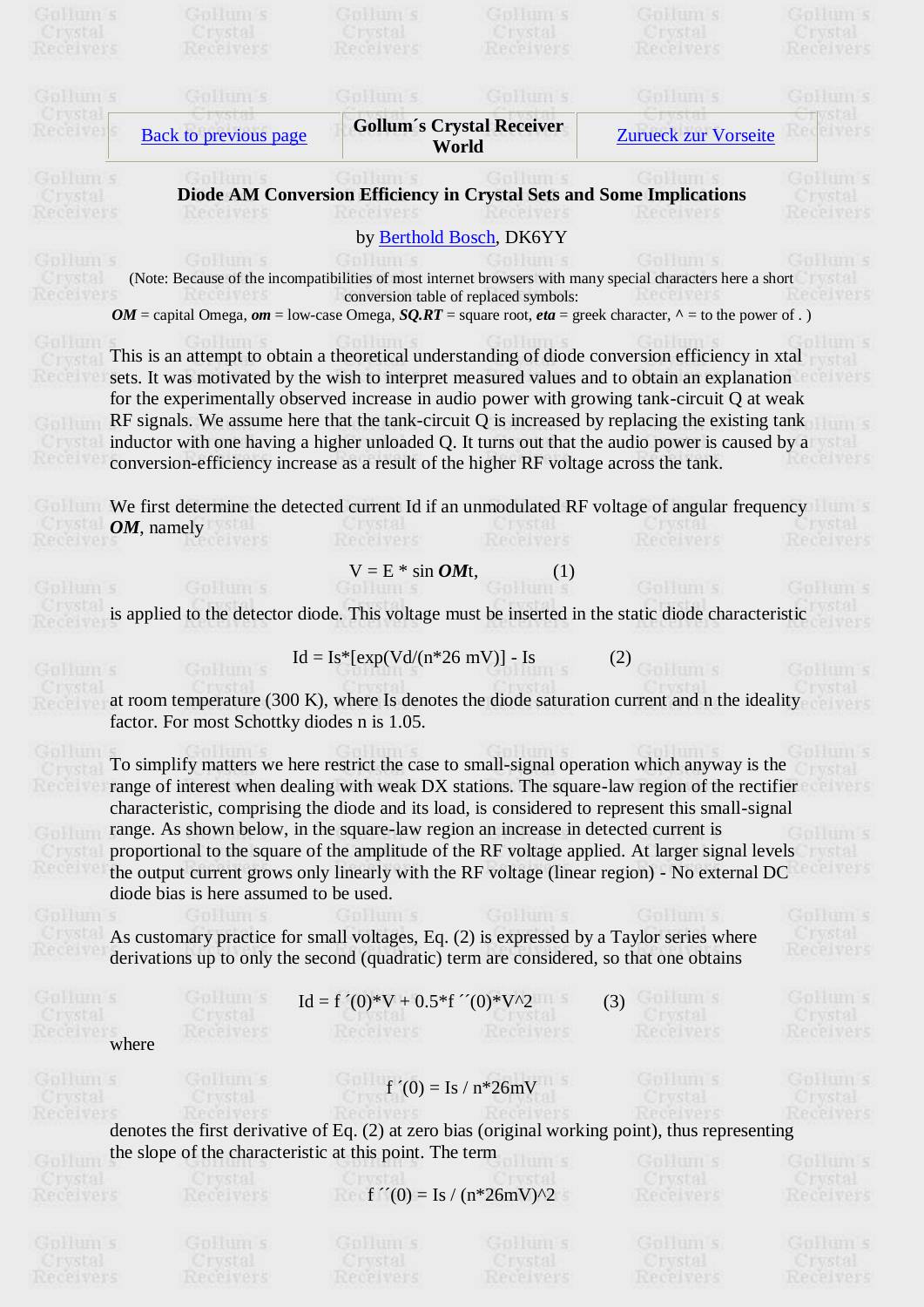| Crystal                     | Crystal                                                                                     | Crystal                                                        | Crystal          | <b>Crystal</b>                                                                                                               | <b>CINSER!</b>                     |
|-----------------------------|---------------------------------------------------------------------------------------------|----------------------------------------------------------------|------------------|------------------------------------------------------------------------------------------------------------------------------|------------------------------------|
| <b>Necel vers</b>           | Receivers                                                                                   | Receivers                                                      | <b>Nece vers</b> | <b>Nece vers</b>                                                                                                             | <b>Necelvers</b>                   |
| GBHUILS                     | Goldum s                                                                                    | Gullum s                                                       | Gullum s         | Gplum s                                                                                                                      | GEBRUITES                          |
|                             | is the second derivative that describes the curvature.                                      |                                                                |                  | <b>CTWSFAL</b>                                                                                                               |                                    |
|                             |                                                                                             |                                                                | Neceivers        | <b>Receivers</b>                                                                                                             | Receivers                          |
|                             |                                                                                             |                                                                |                  | We now insert the sine function for the RF voltage, Eq. $(1)$ , in Eq. $(3)$ and first solve for the                         |                                    |
|                             | time-invariant term which becomes                                                           |                                                                |                  | Gpeun s                                                                                                                      | Gulaum s                           |
| <b>Neceivers</b>            | Receivers                                                                                   |                                                                |                  | Crystal<br>Receivers                                                                                                         | Crystal<br><b>Necesvers</b>        |
|                             |                                                                                             | $Idc = f''(0) * E^2 / 4.$                                      | (4)              |                                                                                                                              |                                    |
|                             | Eq. (4) represents the detected DC current in case of zero load, obtained because of the    |                                                                |                  |                                                                                                                              | GREETH'S                           |
|                             |                                                                                             |                                                                |                  | squared sine voltage function. We now assume that a resistive load R is provided which shall                                 |                                    |
|                             |                                                                                             |                                                                |                  | be shunted for the RF by a suitable capacitor, as is usual practice in rectifier/demodulator                                 |                                    |
|                             | circuits. Then Eq. $(4)$ can be shown to change to                                          |                                                                |                  | Guleum s                                                                                                                     | GB-HILLS                           |
| <b>CTWSTAR</b>              |                                                                                             |                                                                |                  | <b>CINSTAR</b>                                                                                                               | <b>CINSERI</b>                     |
| <b>Necelvers</b>            | Receivers                                                                                   | $Idc = f^{\prime\prime}E^{0}2 / (4 + 4*f^{\prime}R).$          |                  | (5)<br>Receivers                                                                                                             | <b>Nece vers</b>                   |
|                             |                                                                                             |                                                                |                  | This current leads to the DC voltage that we observe across a diode under RF operation. Eq.                                  |                                    |
|                             |                                                                                             |                                                                |                  | (5) can be interpreted as being Ohm's Law for the diode detector, where $f^{\prime\prime\ast}E^{\prime\prime}2/4*f^{\prime}$ |                                    |
| <b>MECELPA</b>              |                                                                                             |                                                                |                  | represents the internal EMF of the detector, and $1/f = (n*26mV / Is) = Rdo$ the internal                                    | <b>NACA VALS</b>                   |
|                             | (diode) resistance that is in series with the external load R.                              |                                                                |                  |                                                                                                                              |                                    |
| GB-HILLS                    | Gullum s                                                                                    | Gphum s                                                        | Gulaum s         | Gullum s                                                                                                                     | Goldum s                           |
| <b>NECESS</b>               |                                                                                             |                                                                |                  | Now we assume that the applied RF voltage is sinusoidally amplitude-modulated by an audio<br>NHUP! VATS!                     | <b>VSLEE</b><br>Receivers          |
|                             | signal of angular frequency $\boldsymbol{om}$ . In this case Eq. (1) becomes                |                                                                |                  |                                                                                                                              |                                    |
| GENERAL S                   | Goldum s                                                                                    | $Vd = [E (1 + m*sinom t)] * sinOMt$                            |                  | (6)                                                                                                                          | GBHUH 5                            |
| <b>CINSER</b>               | <b>LET WATER</b>                                                                            |                                                                |                  |                                                                                                                              | <b>IWSE8</b>                       |
| <b>Receive</b>              |                                                                                             |                                                                |                  | where m represents the modulation factor, and the expression within the brackets [] is now                                   | <b>PCPIVALS</b>                    |
|                             | the amplitude of the RF voltage. If we substitute this amplitude, that carries the audio    |                                                                |                  |                                                                                                                              |                                    |
|                             |                                                                                             |                                                                |                  | information, instead of the previous constant voltage E in Eq. (5), dissolve the brackets, and                               |                                    |
|                             | extract the current component at the basic audio frequency $\boldsymbol{om}$ we obtain      |                                                                |                  |                                                                                                                              | <b>NANAIVAVE</b>                   |
|                             |                                                                                             |                                                                |                  |                                                                                                                              |                                    |
| Goldum s                    | GpHum s                                                                                     | $Ia = f^{\prime\prime}$ m*E^2 / $[2*(1 + f^{\prime\prime}R)].$ |                  | (7)<br>Splitum s                                                                                                             | GB-HILLS                           |
| <b>Citysta</b><br>h'ece ve  |                                                                                             |                                                                |                  | If the load is not purely resistive we can for R insert the (amount of the) impedance Za at the                              | <b>TWSER</b><br><b>ICPI VALE</b>   |
|                             |                                                                                             |                                                                |                  | audio frequency $\boldsymbol{om}$ . In case of impedance matching between the (dynamic or differential)                      |                                    |
| GpHun                       |                                                                                             |                                                                |                  | diode resistance Rdo $(= 1/f)$ at zero volts and the audio load R or Za, resp., Eq. (7) simplifies                           |                                    |
| $\overline{\phantom{a}}$ to | <b>Crystal</b>                                                                              | Crystal                                                        | Crystal          | Crystal                                                                                                                      | Crystal                            |
| Receivers                   | <b>Receivers</b>                                                                            | Receivers                                                      | Receivers        | Receivers                                                                                                                    | <b>Nece vers</b>                   |
|                             |                                                                                             | $Ia = f^{\prime\prime}m*E^{02}/4.$                             | (7a)             |                                                                                                                              |                                    |
| GBHUILS                     | Gullum s                                                                                    | Gullum s                                                       | Gullum s         | Goldum s                                                                                                                     | Gulaum s                           |
| Receivers                   | <b>EXECUTE:</b> For the audio output power we then obtain by use of Eq. $(7a)$<br>Receivers | Receivers                                                      | <b>Nece vers</b> | Crystal<br><b>Receivers</b>                                                                                                  | <b>Crystal</b><br><b>Receivers</b> |
|                             |                                                                                             | $Pa = Za*0.5*Ia^2 = Za*0.5*(f')^2*m^2*E^4 / 16.$               |                  | (8a)                                                                                                                         |                                    |
| Goldum s                    | Goldun s                                                                                    | Goldum s                                                       | Goldum s         | Goldum s                                                                                                                     | Goldum s                           |
|                             |                                                                                             |                                                                |                  | The term 0.5 is caused by the fact that the current Ia in Eqs. $(7,7a)$ is the peak value, but for                           | ystal                              |
| Receive)                    |                                                                                             |                                                                |                  | calculating the power we have to use the RMS value squared. If we introduce the RF power at                                  | elvers                             |
|                             | the diode, namely $Pr = Erms^2 / Za$ , then Eq. (8a) for Pa becomes                         |                                                                |                  |                                                                                                                              |                                    |
| GBHUH S<br>Crystal          |                                                                                             | <b>USBIBILITIES</b>                                            |                  | Goldum s<br><b>UI WSTEL</b>                                                                                                  | Gueum s<br>Crystal                 |
| <b>Nece vers</b>            |                                                                                             | $Pa = Za^{3*}(f'')^{2*}m^{2*}Pr^{2}/8.$                        |                  | (8b)                                                                                                                         | <b>Receivers</b>                   |
|                             |                                                                                             |                                                                |                  | The diode conversion efficiency <i>eta</i> shall be defined as the demodulated audio power Pa in                             |                                    |
|                             | relation to the audio (AM) sideband power Psb that is contained in the RF power Pr:         |                                                                |                  |                                                                                                                              | FBIHTHITTE S                       |
| Receivers                   | Receivers                                                                                   | Receivers                                                      | Receivers        | Receivers                                                                                                                    | <b>IVSE8</b><br>Receivers          |
|                             |                                                                                             |                                                                |                  |                                                                                                                              |                                    |
| GBHUILS                     | Goldum s                                                                                    | Goldum s                                                       | Gullum s         | Goldum s                                                                                                                     | Gulaum s                           |
| Crystal                     | Crystal                                                                                     | Crystal                                                        | Crystal          | Crystal                                                                                                                      | Crystal                            |
| <b>NANA YAYE</b>            | Reneivore                                                                                   | Reneivare                                                      | Reneivore        | Reneivore                                                                                                                    | <b>Reneivare</b>                   |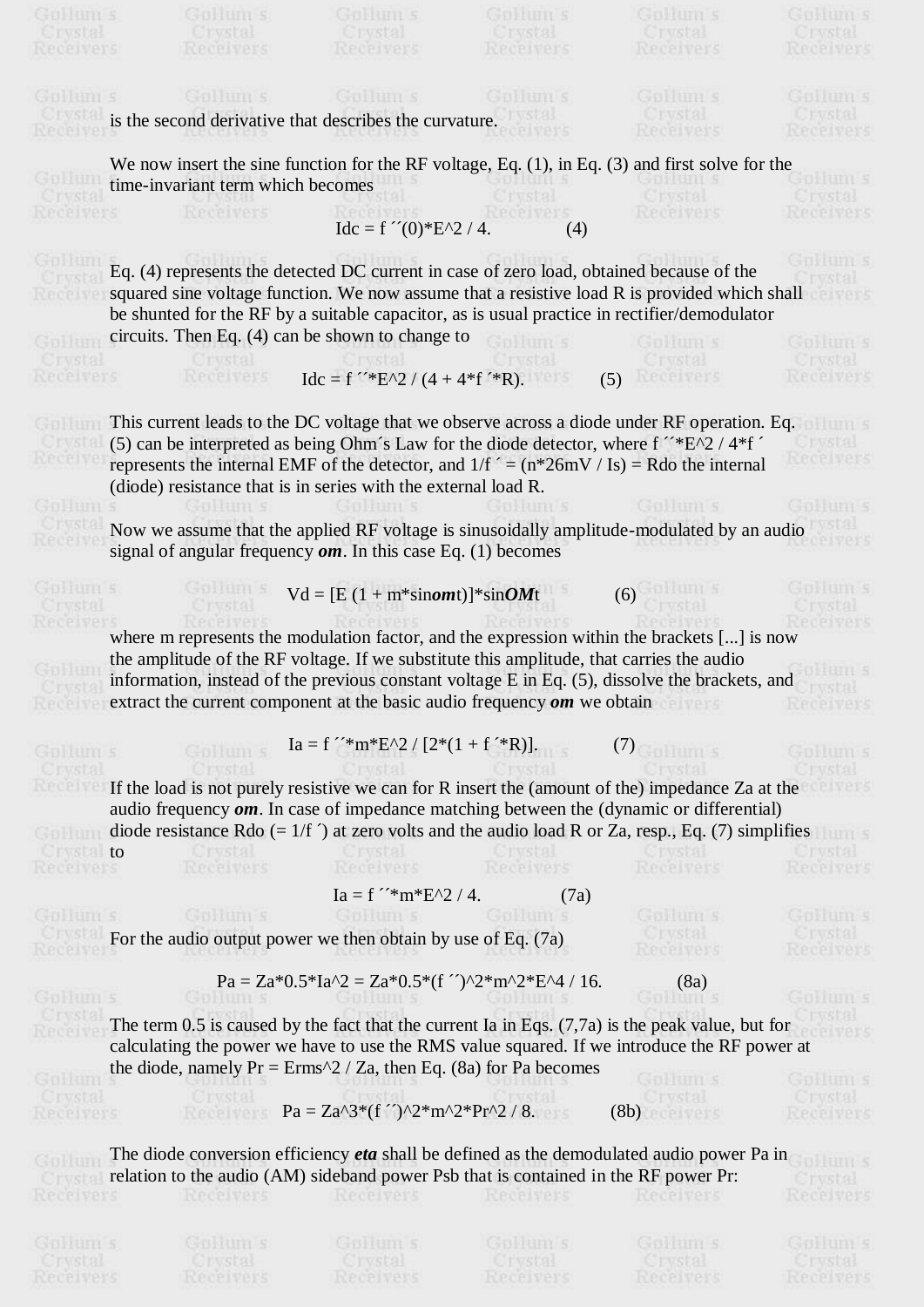|                                  | EN BELLEHE S                              | <b>DELLES</b>                                                                                           | <b>DELLES</b>                     | EUHUHI 5                         | D BELLEES                          |
|----------------------------------|-------------------------------------------|---------------------------------------------------------------------------------------------------------|-----------------------------------|----------------------------------|------------------------------------|
| <b>TWSER</b><br><b>Nece vers</b> | <b>TWSER!</b><br><b>Nece vers</b>         | <b>INSER!</b><br>Receivers                                                                              | <b>TWSER!</b><br><b>Nece vers</b> | <b>TWSER</b><br><b>Necesvers</b> | <b>INSER!</b><br><b>Necel Vers</b> |
|                                  |                                           |                                                                                                         |                                   |                                  |                                    |
|                                  |                                           |                                                                                                         |                                   |                                  |                                    |
| GBHUILS                          | GBHUIN 5                                  | Galeum s                                                                                                | GBHUH 5                           | Goldum s                         | GB-HILLS                           |
| Crystal                          | Crystal                                   | <i>eta</i> = $Pa / Psb$ .                                                                               | (9)<br><b>CPIVATS</b>             | Ciwstal<br><b>Nece vers</b>      | <b>Crystal</b>                     |
| Receivers                        | <b>Receivers</b>                          | <b>NPCPIVOVS</b>                                                                                        |                                   |                                  | Receivers                          |
|                                  |                                           | With Pa being proportional to $Pr^2$ and Psb to Pr, the efficiency <i>eta</i> changes linearly with the |                                   |                                  |                                    |
| <b>Capitaline</b>                |                                           | RF power Pr. Instead of the efficiency <i>eta</i> the conversion loss Lc (in dB) is sometimes quoted,   |                                   |                                  |                                    |
| namely                           |                                           |                                                                                                         |                                   |                                  |                                    |
|                                  |                                           | Receivers                                                                                               | <b>Necelvers</b>                  | <b>Neceivers</b>                 |                                    |
|                                  |                                           | Lc = 10 log $(1/eta)$ .                                                                                 | (10)                              |                                  |                                    |
| GBEER S                          | Gowum s                                   |                                                                                                         |                                   | Goldung s                        | GBHUILS                            |
|                                  |                                           | The required sideband power can be shown to be                                                          |                                   | <b>TWSER!</b>                    | <b>TWSER!</b>                      |
|                                  |                                           |                                                                                                         |                                   | <b>Nece vers</b>                 | <b>Necelvers</b>                   |
|                                  |                                           |                                                                                                         |                                   |                                  |                                    |
| GBHUIN S                         | Gpeun s                                   | $Psb = Pr*m^2 / (2 + m^2),$                                                                             | (11)                              |                                  | GBHUILS                            |
|                                  |                                           |                                                                                                         |                                   |                                  | <b>TWSER!</b>                      |
|                                  |                                           | which for example yields $Psb = 0.17*Pr(17%)$ if the modulation factor is m = 0.65. (See                |                                   |                                  | <b>Necesvers</b>                   |
| footnote 1).                     |                                           |                                                                                                         |                                   |                                  |                                    |
| Goldun s                         |                                           | GREETH S                                                                                                | Gulan s                           | Guidenne s                       | GREETH'S                           |
|                                  |                                           | The expressions derived above for the audio power and the conversion efficiency are valid               |                                   |                                  | <b>SEAL</b>                        |
| <b>Necely</b>                    |                                           | only in the square-law region of the rectifier. So we must know up to what critical input               |                                   |                                  | IVers                              |
|                                  |                                           | power this region extends before the transition range to the linear region is gradually to start.       |                                   |                                  |                                    |
|                                  |                                           |                                                                                                         |                                   |                                  |                                    |
|                                  |                                           | In the linear region the efficiency is high and remains constant to first order since both Pa and       |                                   |                                  | <b>TITLE</b>                       |
|                                  |                                           | Psb grow in proportion to Pr. A pertinent calculation, as outlined in footnote 2, shows that the        |                                   |                                  | <b>BOBIVATS</b>                    |
| <b>Mecelve</b>                   |                                           | critical input power depends on the impedance level (tank resonance resistance Ro).                     |                                   |                                  |                                    |
|                                  |                                           | Increasing (lowering) the impedance by a factor of N causes to lower (increase) the critical            |                                   |                                  |                                    |
|                                  |                                           | input-power point by also this factor of N. As a numerical example (from which values for               |                                   |                                  | <b>UTIL S</b>                      |
|                                  |                                           | other impedances can be derived), the calculation for an assumed $Ro = 500k$ ohms indicates             |                                   |                                  |                                    |
|                                  |                                           |                                                                                                         |                                   |                                  |                                    |
|                                  |                                           |                                                                                                         |                                   |                                  |                                    |
|                                  |                                           | that the true square-law region ends when the RF power at the diode approximately reaches Pr            |                                   |                                  |                                    |
|                                  |                                           | $= 1.3$ nW. In case of the here assumed matching there are 3 dB of the input RF power being             |                                   |                                  |                                    |
|                                  |                                           | dissipated in the resonance resistance Ro. Adding then 3 dB to account for this additional loss,        |                                   |                                  |                                    |
|                                  |                                           | a set with an $Ro = 500k$ ohms can be operated at up to 2.6 nW of RF power before the above             |                                   |                                  |                                    |
|                                  | Eqs. $(7)$ to $(11)$ are no longer valid. |                                                                                                         |                                   |                                  |                                    |
|                                  |                                           |                                                                                                         | GBHHH S                           |                                  | GENERAL S                          |
|                                  | <b>Numerical Examples</b>                 |                                                                                                         |                                   |                                  |                                    |
|                                  | <b>KANAI VALL</b>                         |                                                                                                         |                                   |                                  | Receivers                          |
|                                  |                                           | We now consider an xtal set where a Schottky diode ( $n = 1.05$ ) is connected to the top of the        |                                   |                                  |                                    |
|                                  |                                           | tank circuit and matched to it. As advocated in particular by Ben Tongue (ref. 1), the                  |                                   |                                  | <b>SHEITHES</b>                    |
|                                  |                                           | headphones are connected to the diode via an audio transformer, the input impedance of                  |                                   |                                  |                                    |
| <b>Necester</b>                  |                                           | which is matched to the diode resistance Rdo. The DC load of the diode is made equal to Rdo             |                                   |                                  | ceivers                            |
| as well.                         |                                           |                                                                                                         |                                   |                                  |                                    |
|                                  |                                           |                                                                                                         |                                   |                                  |                                    |
| Gplaum s                         | Goldum s                                  | Goldum s                                                                                                | Goldum s                          | Goldum s                         | Goldum s                           |
| (A)<br>Ci ystał                  |                                           | <b>CINSTAL</b>                                                                                          | Crystal                           | <b>CTVSTAL</b>                   | <b>INSUEL</b>                      |
| Receive)                         |                                           | First we investigate the case for a tank circuit of relatively low Q, namely of an unloaded Qo          |                                   |                                  | elvers                             |
|                                  |                                           | $= 150$ . Such Q values are typical for conventional tank circuits that employ coils (cylindrical,      |                                   |                                  |                                    |
| GRETTA                           |                                           | spiderweb, basket, etc.) wound with solid wire. At 1 MHz and assuming a tank inductor of 0.2            |                                   |                                  | um s                               |
| <b>CINSTAL</b>                   |                                           | mH the tank resonance resistance Ro then is 188k ohms. An RF power of the critical value at             |                                   |                                  | stal                               |
| <b>Receive</b>                   |                                           | the end of the square-law region shall be applied to the diode: Derived from the above quoted           |                                   |                                  | elvers                             |
|                                  |                                           | example for Ro = 500k ohms the critical power of Pr now is $(500/188)*1.3$ nW = 3.46 nW.                |                                   |                                  |                                    |
|                                  |                                           | For this Pr, an Is of 145 nA in case of $Ro = 188k$ ohms, and assuming $m = 0.65$ , we obtain by        |                                   |                                  | um s                               |
|                                  |                                           | use of Eq. (8b) an audio power of Pa = 0.159 nW. According to Eq. (11) the sideband power               |                                   |                                  |                                    |
|                                  |                                           |                                                                                                         |                                   |                                  |                                    |
|                                  |                                           | is $Psb = 0.59$ nW which then leads to a diode conversion efficiency of 0.27 (27 %).                    |                                   |                                  |                                    |
|                                  | Goldum s                                  | Goldum s                                                                                                | Goldum s                          | Goldum s                         | GBERINGS                           |
| (B)                              |                                           |                                                                                                         |                                   |                                  |                                    |
|                                  |                                           | Let us now investigate how the audio power and the efficiency change when the RF power is               |                                   |                                  |                                    |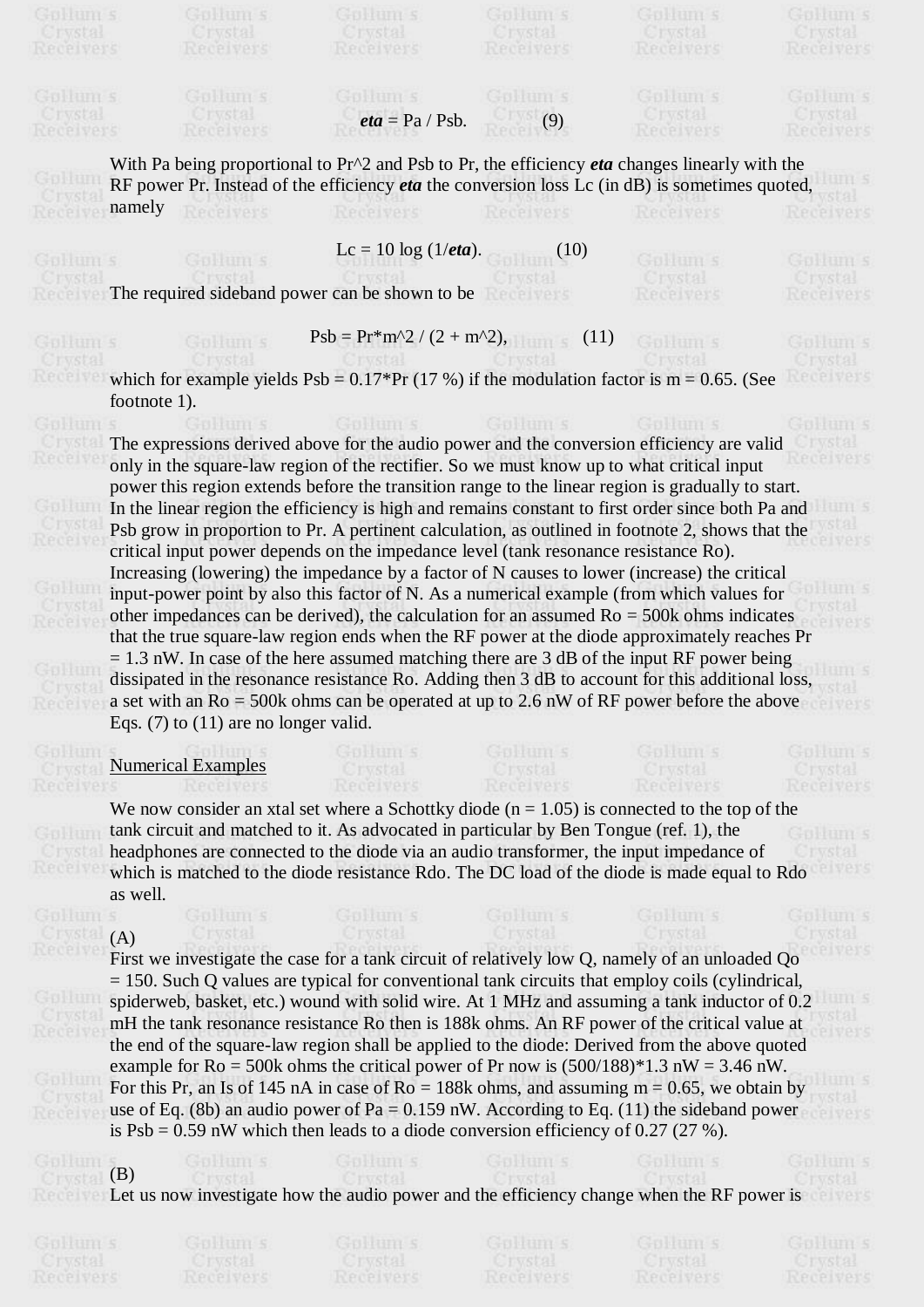lowered. The minimum audio power that just produces an audible signal in my soundpowered phones (WE Deck Talker) is 0.5 pW, i.e. they have a sensitivity of -93 dBm. To obtain a Pa of 0.5 pW at the phones and accounting for an audio-transformer loss of 1.5 dB in my case, it then needs according to Eq. (8b) an RF power at the diode of 0.275 nW. The set at such must be provided with 3 dB more (tank loss), hence with about 0.55 nW of power from antenna/ground. At this lower-limit RF power the diode conversion efficiency has after Eq. (9) dropped to 0.015 (1.5 %). Compared to the case (A) the efficiency is lower by a factor of 18, thus by the factor of the reduction in RF power. Physically the low efficiency is a result of the diminishing difference between forward and reverse diode resistances at small RF signals, where both of them approach Rdo that we took as the mean value in the impedance-matching considerations.

## (C)

Then the influence of tank-circuit Q on audio power and diode conversion efficiency shall be investigated, at constant RF power Pr. If the tank resonance resistance Ro is altered because of a change in Qo, the Rdo and Za change likewise (matching requirement). The term (f  $\gamma$ )<sup>^2</sup> in Eq. (8b) is proportional to  $(1/Rdo)^2$  which multiplied by Za^3 (Za = Rdo) causes the in Eq. (8b) is proportional to  $(1/Rdo)^2$  which multiplied by  $Za^3$  ( $Za = Rdo$ ) causes the audio power Pa to change in proportion to Za and thus to the Qo change. And accordingly the conversion efficiency, Eq. (9), is changed by the same factor.

In the set I used for the 2003 DX Contest of the U.S Xtal Set Society I employed special ferrite- core coils (see ref. 2; also ref. 3) that provide tank Qo values of 450 at 1 MHz. With a tank inductor of  $0.2$  mH the resonance resistance of the tank circuit is then  $Ro = 565k$  ohms, requiring a diode of  $Is = 48$  nA. In this case the critical input power (end of square-law region) occurs at  $(500/565)^*1.3nW = 1.15 nW$ . It is three times lower than the value obtained for a tank Qo of 150 as in (A). The beneficial linear detector region, with its higher conversion efficiency, has now moved to lower input-power values. At an RF power of 0.275 nW, as was required in case (B) for reaching the threshold of the phones, we now obtain three times more audio power, namely 1.5 pW. The minimum detectable RF power drops by a factor of *SQ.RT* 3 = 1.732 to (0.275 nW / 1.732) = 0.158 nW. This means that 0.158 nW + 3  $dB = 0.316$  nW must be supplied to the set by the antenna.

Experimentally I find the minimum detectable RF power to be about 3 dB higher than the calculated 0.55 nW in (B) and the 0.316 in (C). This discrepancy seems mostly to be caused by the fact that in the experiment the RF power was determined from two measurements of the RF voltage across the tank circuit (first in the unloaded case for obtaining Qo and Ro, secondly under operation for getting the threshold Pr by use of Ro). In both measurements the set-up tends to additionally load the tank circuit and so to lead to an apparent reduced sensitivity. In addition some loss will occur as a result of the non-perfect matching conditions in the real set. Allowing for these losses, the calculations and the measurements can be said to be in reasonable agreement.

## Concluding Remark

I think the above calculations provide a convincing quantitative explanation on how and why the audio power (sensitivity) of a set increases in the small-signal range with growing tank Q, at constant available RF power. As mentioned, this effect is limited to operation in the squarelaw region. The low efficiency experienced in that region is improved by the higher RF voltages developed across a tank circuit of high Q (high resonance resistance). Tank circuits with carefully designed coils can in the BC band be made to reach Qo values of 1000; see ref. 1 (paper # 26) and ref. 4. This is about the upper limit for the Q before noticable audio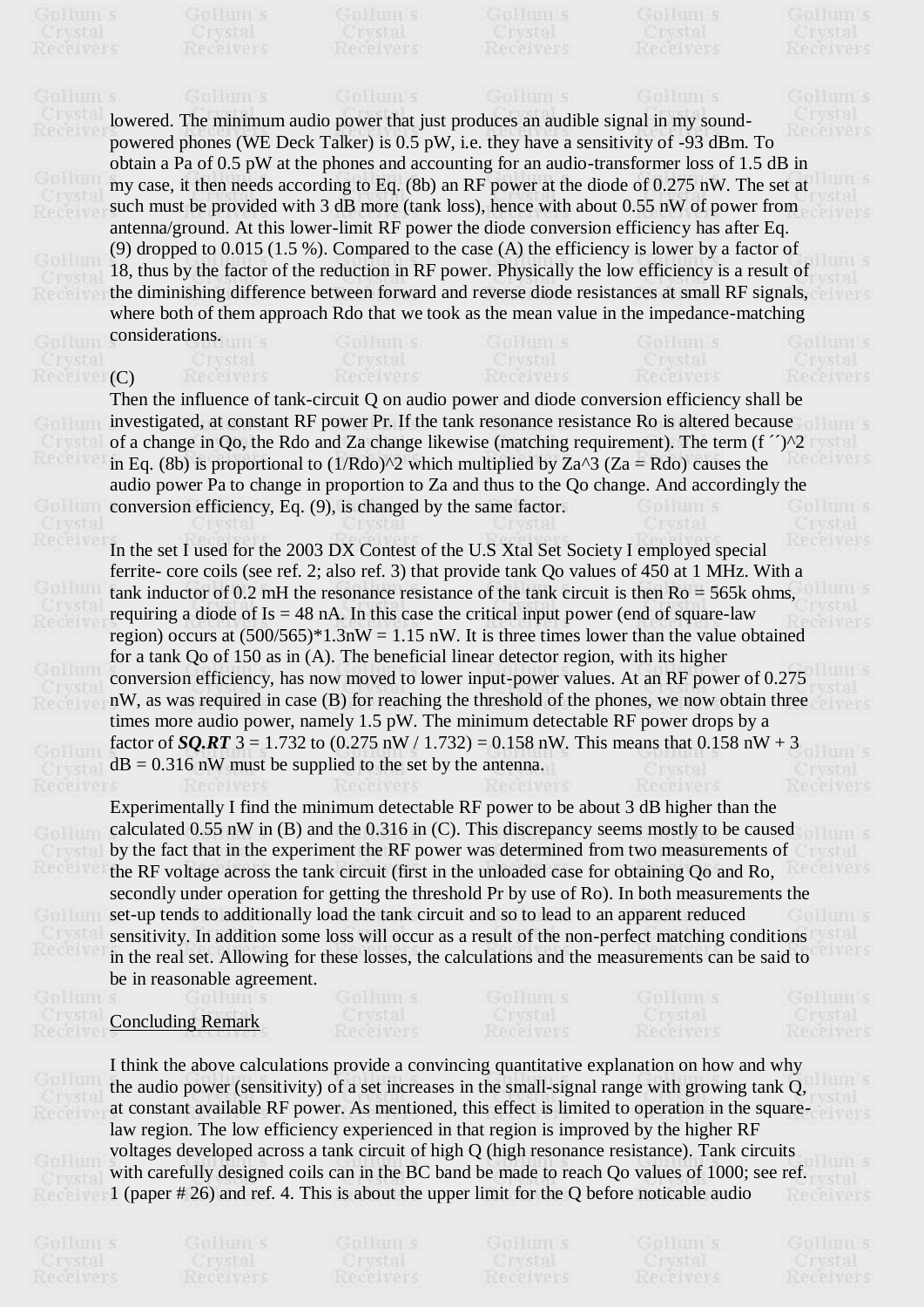|                             | Gulaum s                                                                                        | Goldum s             | GpHum s                           | GBHUILS             | GREETH S             |  |  |
|-----------------------------|-------------------------------------------------------------------------------------------------|----------------------|-----------------------------------|---------------------|----------------------|--|--|
|                             | impairment is experienced, because of the loaded -3dB bandwidth then dropping to 3 to 4         |                      |                                   |                     |                      |  |  |
|                             | kHz. Compared to 150, as about the unloaded tank Qo found in many average xtal sets, going      |                      |                                   |                     |                      |  |  |
|                             | to a Qo of 1000 increases the audio power by a factor of 6.66 (ca. 8.2 dB) and lowers the       |                      |                                   |                     |                      |  |  |
|                             | detection threshold by the factor of $SQ.RT$ (6.66) = 2.58.                                     |                      |                                   |                     |                      |  |  |
|                             |                                                                                                 |                      |                                   |                     |                      |  |  |
|                             |                                                                                                 |                      |                                   |                     |                      |  |  |
|                             | Helpful discussions with Mike Tuggle and Ben Tongue are acknowledged.                           |                      |                                   |                     |                      |  |  |
|                             |                                                                                                 |                      |                                   |                     |                      |  |  |
|                             | Footnotes:                                                                                      |                      |                                   |                     |                      |  |  |
|                             |                                                                                                 |                      |                                   |                     |                      |  |  |
|                             | 1. AM stations mostly use amplitude compression which enhances the low-amplitude audio          |                      |                                   |                     |                      |  |  |
|                             | portions. According to station engineers a modulation factor of $m = 0.65$ is a good mean value |                      |                                   |                     |                      |  |  |
|                             | for averaged music and speech contributions if amplitude compression and a peak modulation      |                      |                                   |                     |                      |  |  |
|                             | of $m = 1$ are employed.                                                                        | Receivers            | Receivers                         | Receivers           |                      |  |  |
|                             |                                                                                                 |                      |                                   |                     |                      |  |  |
|                             | 2. The DC output current of Schottky-diode detectors is here calculated as a function of RF     |                      |                                   |                     |                      |  |  |
|                             | input voltage by employing Bessel functions; see e.g. Ref. 5. Such a calculation is not         |                      |                                   |                     |                      |  |  |
|                             | restricted to the square-law region but also covers the linear region including the transition  |                      |                                   |                     |                      |  |  |
|                             | range between them, the latter extending over about 15 dB of input voltage (power). The         |                      |                                   |                     |                      |  |  |
|                             |                                                                                                 |                      |                                   |                     |                      |  |  |
|                             | Bessel-function approach is however not suited to obtain the audio power Pa as easily as it     |                      |                                   |                     |                      |  |  |
|                             | was possible above in deriving Eqs. (8a), (8b). But the approach allows us to determine the     |                      |                                   |                     |                      |  |  |
|                             | input power at which the output is no longer proportional to the square of the input. The       |                      |                                   |                     |                      |  |  |
|                             | position of this limiting (critical) input-power point is the same for an unmodulated and for a |                      |                                   |                     |                      |  |  |
|                             | modulated RF input signal.                                                                      | Gplium s             | GpHum s                           |                     | <b>HITTLE</b>        |  |  |
|                             | To keep the maths simple I decided to calculate the DC output current for zero load and then    |                      |                                   |                     |                      |  |  |
|                             | to graphically add, at the same current values, the load voltages as obtained from a drawn load |                      |                                   |                     |                      |  |  |
|                             | line. In this way the combined characteristic curve of the loaded detector could be determined. |                      |                                   |                     |                      |  |  |
|                             | For zero load the DC current has the straightforward form of                                    |                      |                                   |                     |                      |  |  |
|                             |                                                                                                 |                      |                                   |                     |                      |  |  |
|                             |                                                                                                 |                      | $Idc = Is * Io(E/n * 26mV) - Is,$ |                     |                      |  |  |
|                             |                                                                                                 |                      |                                   |                     |                      |  |  |
| Goldun                      | where Io() is the modified Bessel function of zero order - see tabulated values - and E the     |                      |                                   |                     | <b>BERTHES</b>       |  |  |
| Cryst                       | amplitude of the RF voltage at the diode. Up to a diode voltage of about $1*(n*26mV)$ the       |                      |                                   |                     |                      |  |  |
| Receiv                      | zero-load DC current according to Eq. (4) is in good agreement with the more accurate one       |                      |                                   |                     | <b>PCP VATS</b>      |  |  |
|                             | derived here by employing the Bessel function. The limit of the square-law region was           |                      |                                   |                     |                      |  |  |
| GpHun                       | determined by inspecting the curve of the combined characteristic for the point where the DC    |                      |                                   |                     | <b>HITTLS</b>        |  |  |
| Cryst                       |                                                                                                 |                      |                                   |                     | stal                 |  |  |
| Receive                     | output current tends to no longer increase as the square of a change in input voltage. It turns |                      |                                   |                     | celvers              |  |  |
|                             | out that the approximate end of the square-law region (critical point) is reached when the RF   |                      |                                   |                     |                      |  |  |
| GpHun                       | voltage across the diode has grown to $1*(n*26mV)$ , independent of the RF impedance level.     |                      |                                   |                     | <b>HIIIII: S</b>     |  |  |
| Cryst                       | Since the changes in the characteristic curve are smooth and gradual there is a tolerance in    |                      |                                   |                     | <b>I vstal</b>       |  |  |
| Receiv                      | determining the "point" (tolerance of about 1.5 dB). The results obtained here are in fair      |                      |                                   |                     | ecelvers             |  |  |
|                             | agreement with those presented in Ref. 1 (paper #15A) as derived from SPICE simulations in      |                      |                                   |                     |                      |  |  |
| GpHun                       | case of the particular impedance value of 700k ohms considered there.                           |                      |                                   | to hum s            | Goldum s             |  |  |
| Crystal                     |                                                                                                 | <b>UTWSER!</b>       |                                   | Crystal             | Crystal              |  |  |
| <b>Receive</b>              | CPIVEYS<br>References:                                                                          | Receivers            | Receivers                         | Receivers           | Receivers            |  |  |
|                             |                                                                                                 |                      |                                   |                     |                      |  |  |
| Goldum                      | 1. http://uweb.superlink.net/bhtongue                                                           |                      | Goldum s                          | GpHum s             | Goldum s             |  |  |
| Cryst                       | 2. http://www.glynn.k12.ga.us/%7Eopool/XTAL/Berthold.htm                                        |                      |                                   | Crystal             | Crystal              |  |  |
| <b>Receive</b>              |                                                                                                 |                      |                                   | Receivers           | Receivers            |  |  |
|                             | 3. http://www.oldaradioworld.de/gollum/2cpot.htm                                                |                      |                                   |                     |                      |  |  |
| GBEUT                       | 4. http://www.crystalradio.net/lyonodyne                                                        |                      |                                   | Goldum s            | Gpleum s             |  |  |
| <b>Ci ysta</b>              | 5. K.-H. Loecherer, Halbleiterbauelemente, Teubner, Stuttgart, 1992                             |                      |                                   | Crystal             | Crystal              |  |  |
| Receivers                   | Receivers                                                                                       | Receivers            | Receivers                         | Receivers           | Receivers            |  |  |
|                             |                                                                                                 |                      |                                   |                     |                      |  |  |
|                             |                                                                                                 |                      |                                   |                     |                      |  |  |
| Gpleum s                    | Goldum s                                                                                        | Goldum s             | Gplium s                          | Goldum s<br>Crystal | Goldum s             |  |  |
| Crystal<br><b>Receivers</b> | Crystal<br>Receivers                                                                            | Crystal<br>Receivers | Crystal<br>Receivers              | Receivers           | Crystal<br>Receivers |  |  |
|                             |                                                                                                 |                      |                                   |                     |                      |  |  |